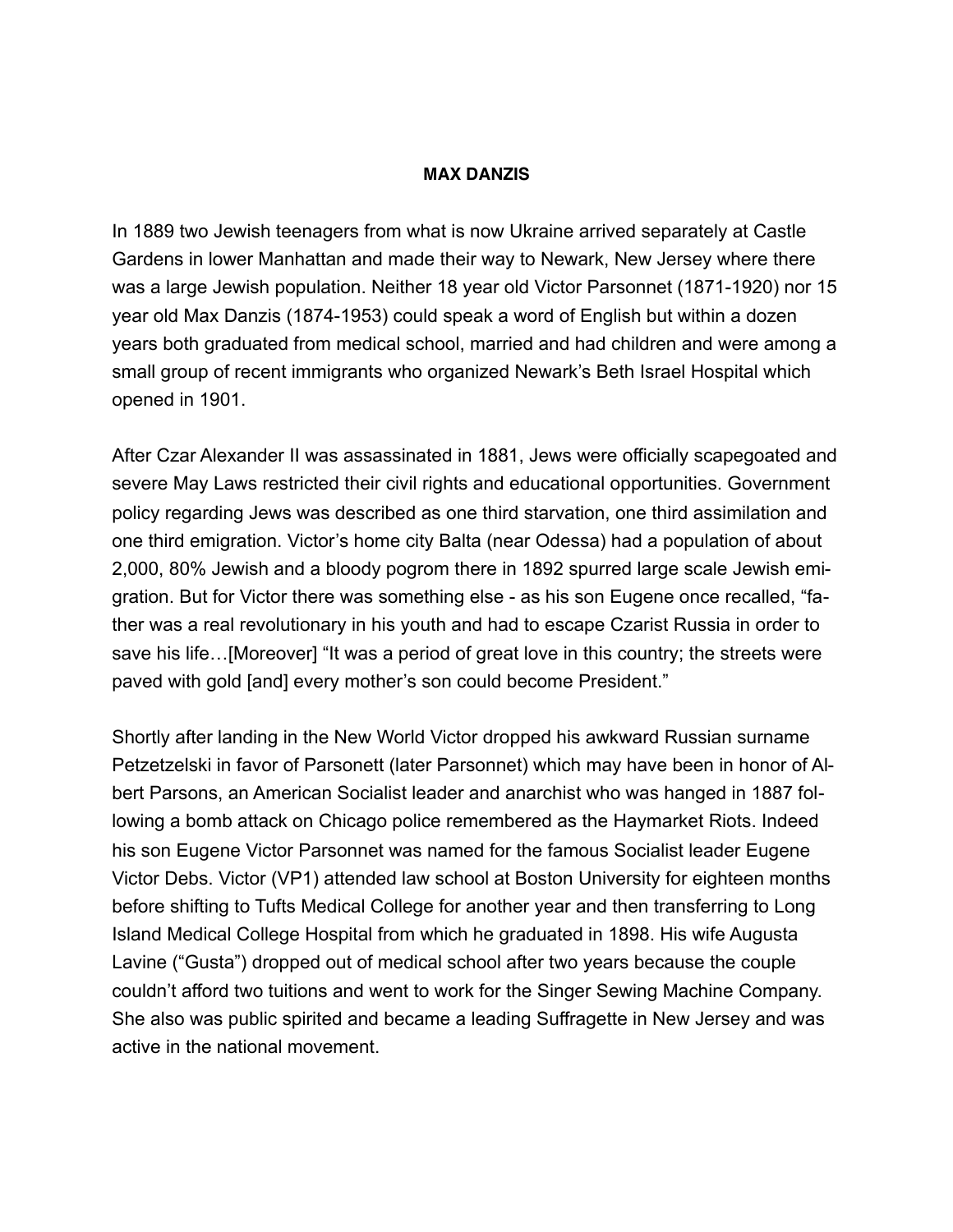Max Danzis was more descriptive about his early life:

 *I left Czarist Russia in my early youth because of the persecution and discrimination against the Jewish people. Conditions at that time were [in]tolerable, educational facilities, even of the most elementary type, were not extended to the masses and higher education was almost prohibitive to Jewish students. The doors of the universities were completely closed. Realizing that there was no future for me in Russia under such conditions, I determined, with the consent of my parents, to emigrate - America beckoned to me. Immigrants were welcomed here at that time. No obstacles were put in the way of immigrants who were seeking admission to the United States*.

Max Danzis was one of the first Jews to emigrate from Felshtin, a small shtetl in Podolia. When the teenager arrived he had one ruble in his pocket, equivalent to about 50 cents today, and lodged his first night in a stable. For much of the first year he boarded with a *landsman* from Felshtin, working by day as a delivery boy in a wrapping paper store at a salary of eight dollars a month while attending night school and learning the language. In 1894 while working as a furrier in Manhattan he participated in a nationwide Hatters Strike. Within six years of coming to America Max Danzis was able to obtain admission to Bellevue Hospital Medical College which in those days required only four years of high school. After graduating in 1899 he married Jenny Reich and most likely it was then that they settled in Newark where she had family. Little more is known about either of the two young men's early days, but both were the first of their families to arrive in this country and once settled sent for relatives to follow them. Soon their lives would overlap in most significant ways.

Both Victor and Max worked extremely long hours as general practitioners and surgeons in Newark. In the early days the charge for a house call was one dollar, an office visit fifty cents, an obstetrical delivery twelve dollars, but many people couldn't pay anything and the burden of charity fell on the doctors' shoulders. At first Victor made house calls by horse and buggy, while going from floor to floor in a tenement sometimes seeing fifty patients in one building. Eugene Parsonnet recalled that when his father traded in the buggy for an automobile, he continued to carry a long whip so that when young boys hopped on the running board and yelled "get a horse, get a horse," he could beat them off! Later, Victor got a chauffeur to drive him around in his Ford or Reo; Max Danzis drove a Pierce-Arrow.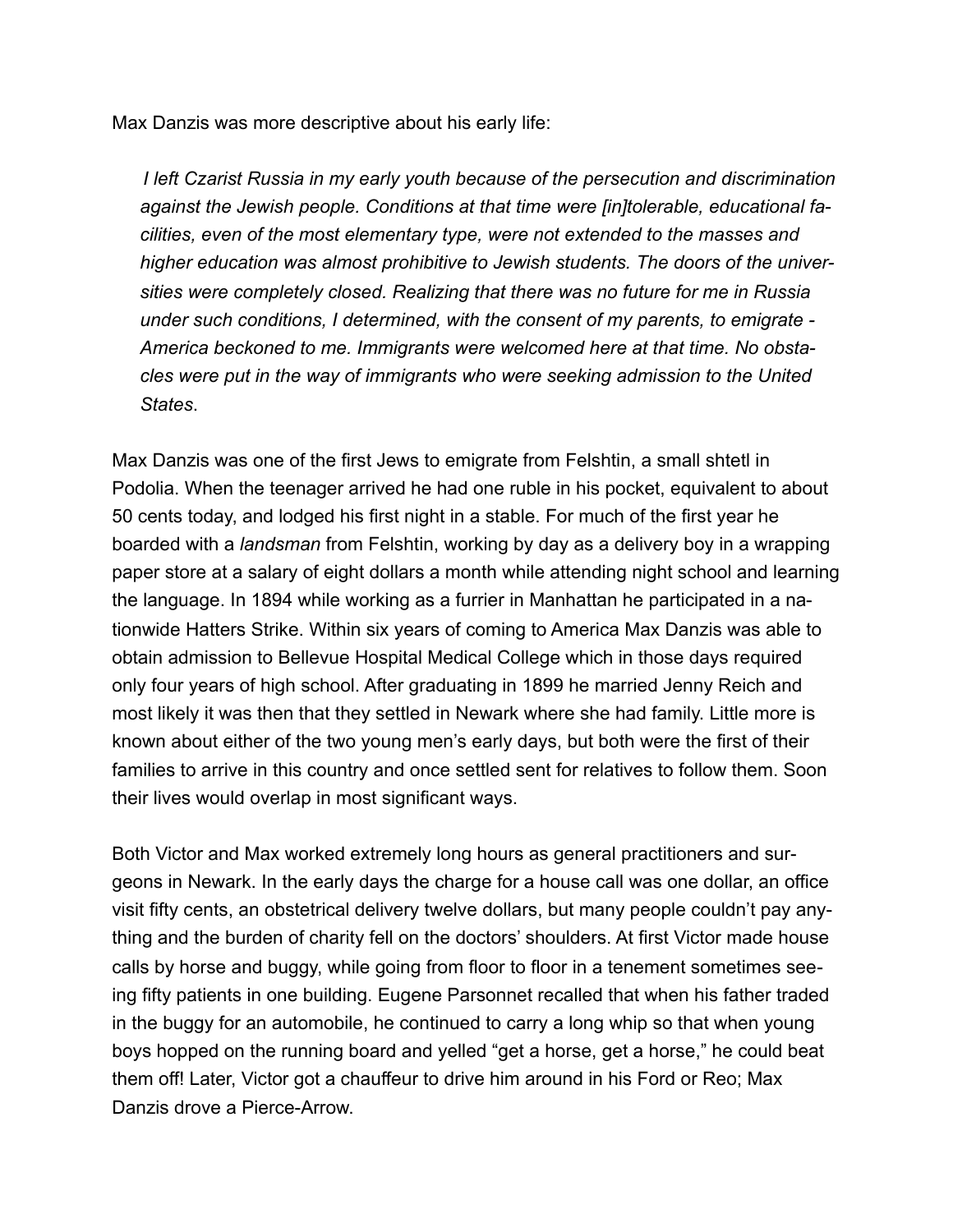The Parsonnet and Danzis families lived close to each other in the Jewish section of Newark and their first born children who arrived within a few weeks of each other in 1900, grew up together and later married. Victor was a heavy cigarette smoker and died suddenly at age 49, about four years before Eugene Parsonnet and Rose Danzis married so when their son (VP2) was born August 29, 1924 he was named after his late grandfather (VP1). (A cousin Victor J. Parsonnet also was named after their mutual grandfather.)

Although VP2 never knew the man whose name he bore, Grandpa Max was a strong influence, both personally and professionally; remembered as "warm, cheerful, humble, a quiet leader, a voice of reason, a good listener." When Max graduated from the Bellevue Hospital Medical College (later NYU) in 1899, he was the first of four generations of the family to study there, but as VP2 has written, after his grandfathers settled in Newark they "sadly discovered that Jewish patients could not gain access to the local hospitals and Jewish doctors could not find staff appointments." There were two factions in the local Jewish community: one was a conservative element who didn't believe that a separate hospital was necessary and favored an ambulatory clinic (which opened in 1902.) However Victor and Max, both only recently arrived, were allied with a woman's organization,The Daughters of Israel, which in 1900 raised \$4,000 to purchase a threestory wood-frame house directly across the street from the Parsonnet home-office.

The rival organizations merged in 1901 when the first Beth Israel Hospital opened with 21 beds; by 1908 with greater acceptance and a growing influx of Jewish immigrants, it expanded to new quarters with about 110 beds. The original staff consisted of twelve Jewish physicians - eight were very recent graduates - and 24 nurses. Within two decades the facility outgrew its early quarters and when philanthropists Louis Bamberger and Felix Fuld donated funds for a new non-sectarian hospital, it moved in 1928 to a new facility which had 350 beds, a school of nursing and an outpatient building; the entire complex cost about \$3.5 million.

Victor and Max spent their whole professional careers at Newark Beth Israel Hospital and served in various leadership roles both at the hospital and in the greater medical community. VP1 was sturdily built, vigorous, a dynamic personality, well informed on many subjects and active in progressive and socialist causes. He remained a political radical and in 1908 ran on the Socialist ticket for Alderman. Although Victor left no publi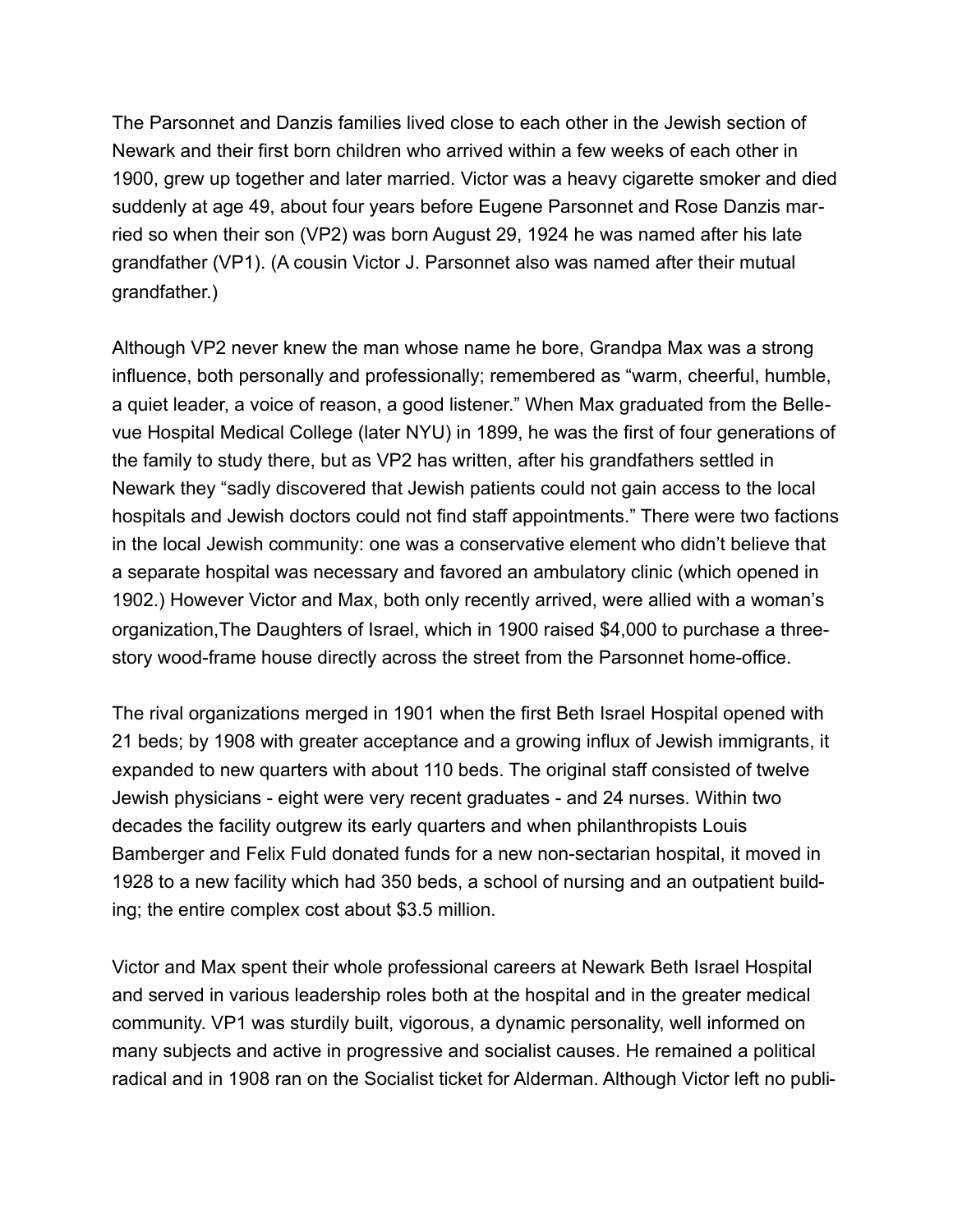cations or speeches, eulogies praised his splendid surgical skill and devotion to patients.

For his part, Max Danzis was responsible for the creation of new services; gynecology, obstetrics, orthopedics neurosurgery, ENT and insisted that staff physicians qualify in their specialties. In about 1904 he was the first surgeon in New Jersey to perform a gall bladder resection and over the years he published and lectured widely on medical subjects. A former colleague (Henry Brodkin) once recalled Max as "our last angry man… always 'angry' at sham, pretentiousness, intellectual dishonesty and country club society." He was a student of medical history, particularly the part played by Jewish physicians since early times, and would astound groups of physicians with his erudition, frequently quoting from the Bible or the Talmud.

Max's wife Jenny helped acclimate immigrant women, teaching them useful trades such as sewing and organizing a cultural club to assist immigrants to acclimate themselves and learn English. In subsequent generations the family's influence on the hospital's development and culture was profound - among many family members who worked at Beth Israel were Victor's brother Aaron on staff for 45 years, his son Eugene for 66 years (1923-1966) and VP2 who joined his father's practice in 1955.

In March 1934 Dr. Danzis published a scholarly two part article "The Jew in Medicine" in *The American Hebrew and Jewish Tribune.* (Both in 1936 and 1941, together with Aaron Parsonnet, he reviewed the same subject in Newark's daily newspaper *The Jewish Chronicle*.) Concerning the immigration of Russian Jews like himself to America during the late 19th century, Max wrote:

 *Included in this number was a large proportion of young men belonging to that group of Russian youth who threw off the yoke of narrow dogma and traditional Jewish ritualism. They were the ones who strongly yearned for more modern and higher education. They knocked at the portals of the higher educational institutions in Europe but were told that only a very small percentage of their number could be admitted.* 

In this article, after reviewing Jewish contributions to medicine, Max discussed the results of a survey he conducted of the nation's 76 approved medical schools. He concluded that there was a national oversupply of doctors in numbers that was unequally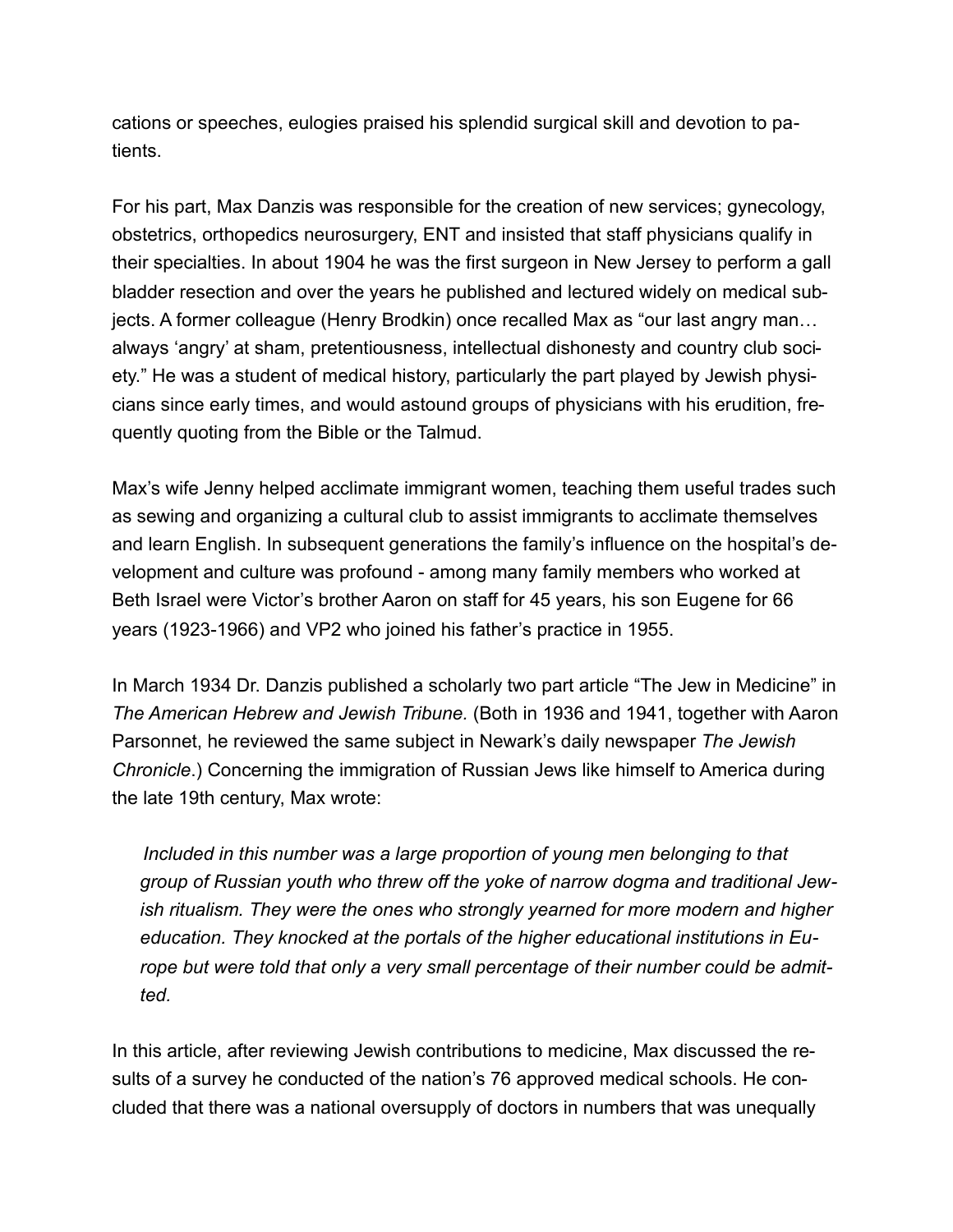distributed in relation to population size. Approximately 4,000 of the country's 22,000 medical students were Jewish, roughly 18%, which was more than five fold greater than other groups. Moreover, greater than 90% of American medical students studying in Europe were Jewish (1,173 in 1932.)

Dr. Danzis found evidence of a quota system working against qualified Jewish applicants, especially in northeastern schools where after interviews students were denied entry on the basis of "ungentlemenly personality," deficient "magnetism" or absence of "professional inheritance." His conclusion was discreetly worded: "I do not believe that there is a purposeful or coordinated effort on the part of all medical schools to restrict or limit the number of Jewish students but there is a tendency in many schools to keep them within a certain limited number." He advised prospective medical students that "medicine is a jealous profession. It demands a great many sacrifices from those who wish to join its ranks. Be prepared to serve humanity in an altruistic manner; free from greed, selfishness and commercial tendencies….always ready to give cheerfully without any expectation of reward or public acclaim."

However, there was something more urgent on Max Danzis' mind than the problems of American Jewish students. By the 1930s restrictive immigration laws had closed America's "Golden Door" to millions of East Europeans fleeing Nazi Germany and in 1938-39 all Jewish doctors in Germany were deprived of the right to practice. Max Danzis was one of five New Jersey physicians who joined a National Committee for the Resettlement of Foreign Physicians (later renamed the National Refugee Service.) The main purposes were to gather statistics, serve an educational role and clarify misconceptions. (The other New Jersey members were Harrison Martland, Edward Sprague, Henry Berkhorn and Royal Schaaf.) A less public objective was to allocate immigrant physicians into underserved communities where there was need of more doctors and to prevent overcrowding in more desirable localities.

Between 1933 and 1940, more than 70% of some 5,000 immigrant physicians from Nazi Europe were Jewish; about 60% were able to receive licenses in fifteen states. Fearing competition, the Medical Society of New Jersey objected and in 1939 convinced the legislature to pass a law that all interns in the state had to be citizens; a law that was never enforced because the attorney general declared it to be unconstitutional. New Jersey was a medical wasteland located between New York and Pennsylvania with no medical school of its own and, because few American students wanted to train in the state,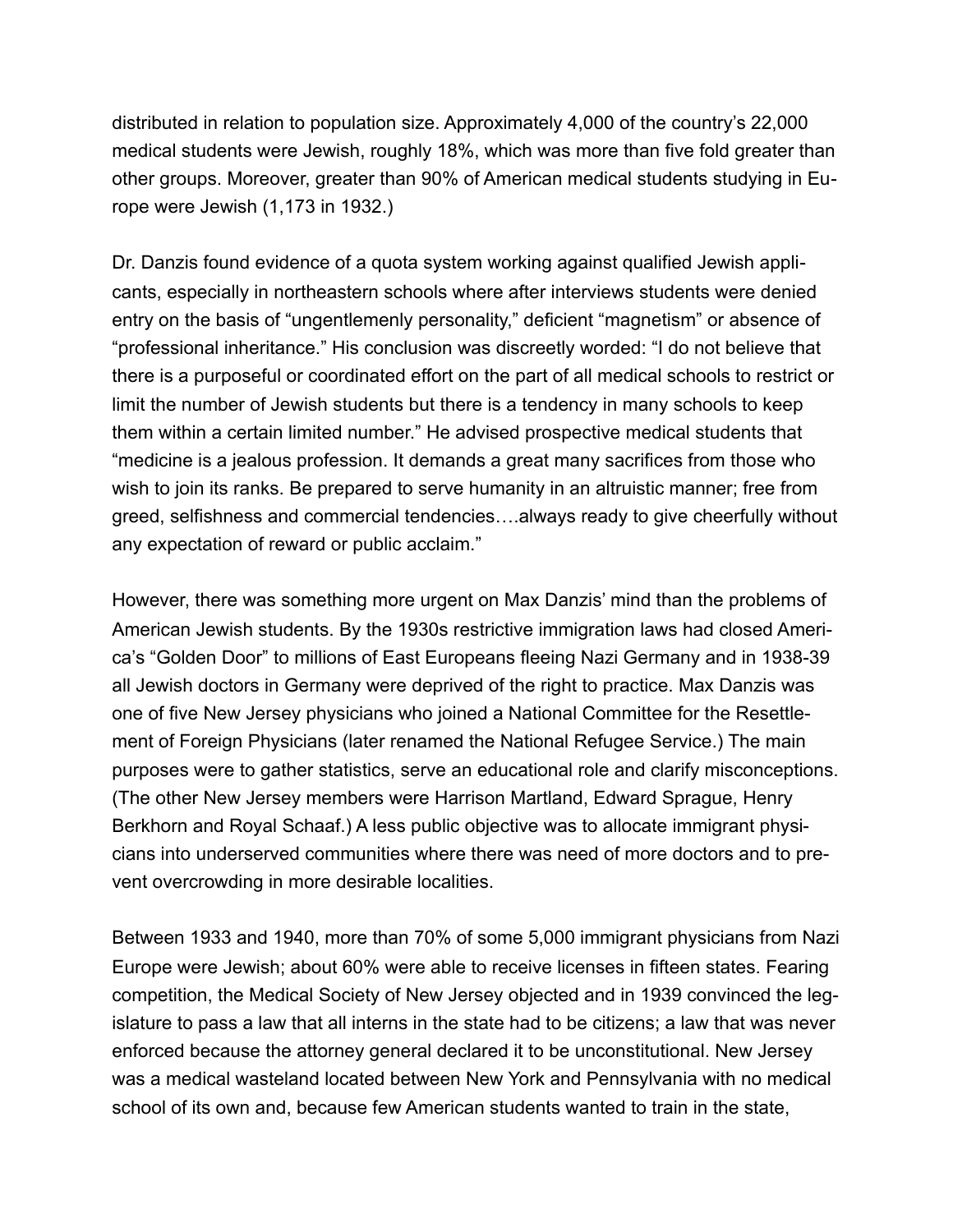hospitals in Newark and Jersey City were especially dependent on immigrants and other foreign medical graduates as their primary source of interns. An undocumented source suggested that largely through the efforts of Dr. Danzis, 131 immigrants settled in New Jersey and he personally bore the expense of bringing many of them to safety. But in his memoir VP2 noted that Grandpa Max "never spoke about the money - it was a topic that was shunned in the household, a vulgar subject."

On February 12, 1934 Max Danzis wrote a letter to Senator Kay Pittman of Nevada, Chairman (1933-1940) of the Senate's powerful Committee of Foreign Relations:

 *As an American citizen practicing surgery in New Jersey, being aware of the conditions taking place in Germany, with reference to discrimination against Jews and Jewish physicians particularly, I wish to express my sincere approval of your Resolution (154) and I appeal to you to use your influence with the Senate to have it approved.*

Immediately after Adolf Hitler's Nazi party assumed power in January 1933, they implemented anti-Semitic policies and now Chairman Pittman found himself in the middle of struggles between so-called "isolationists" and "internationalists." A proposal by Senator Millard Tydings called upon President Roosevelt to unequivocally condemn events in Germany but was blocked through the efforts of Secretary of State Cordell Hull. The feeling was that this was not our country's concern, that such an action would be embarrassing to the President and would prompt Germany to accuse us of hypocrisy; after all, Senator Tydings' home state of Maryland had been the scene of lynchings that were neither prevented or punished.

Undeterred, in January 1934 Senator Tydings introduced Resolution 154, which Dr. Danzis was writing to support. This time he urged the Foreign Relations Committee itself, "as representatives of the people of the United States," to express their "profound feelings of surprise and pain upon learning of the discriminations and oppressions imposed by the Reich upon its minority groups, including its Jewish citizens [and to convey] its earnest hope that the German Reich will speedily alter its policy [toward Jews] and restore civil and political rights and undo the wrong that have been done them." Resolution 154 also died in committee. The next year the German government enacted the infamous Nuremberg Laws which institutionalized many of the racial theories that characterized Nazi ideology.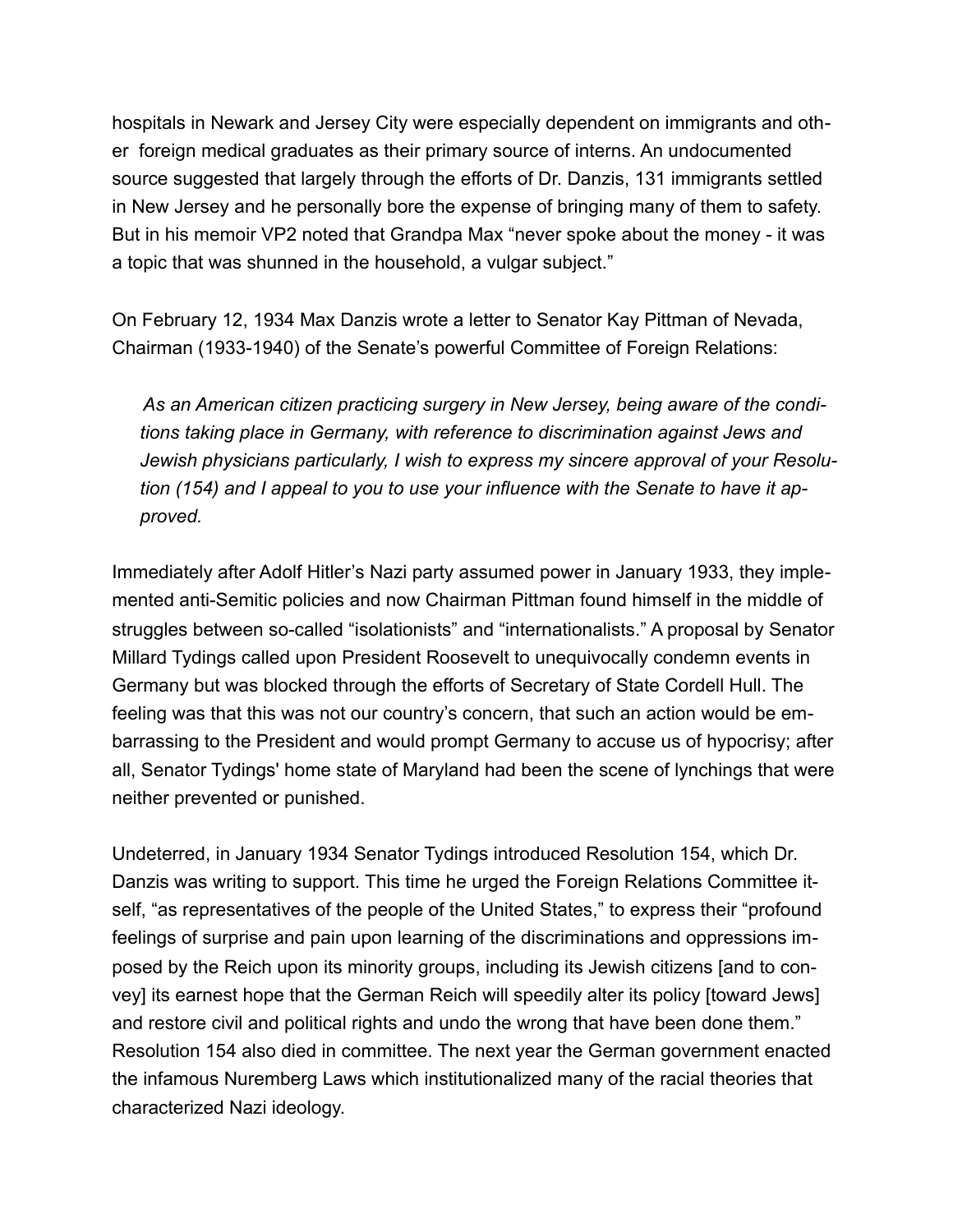Sometime during the mid 1930s (the date is unclear), Max Danzis was honored by an organization that celebrated the contributions of foreign-born Americans. (His notes written on cue cards were discovered among his papers by VP2 only in 2013.) The following extracts from his acceptance speech seem particularly relevant today:

## *Mr. Chairman, honored Guests, fellow Immigrants:*

 *I deeply appreciate the honor that you are bestowing upon me this evening. I assure you that I am accepting it with a sincere feeling of humility. Awards of Meritorious Service always leave a lasting impression upon the recipient, even if the intent of the award far exceeds the individual's merit. After all, there is no special virtue in being helpful to your fellow-men. Civilized life would not have evolved without this human trait.*

 *If I may be permitted to say a few words about the early period of my life, I may summarize it by stating that my problems were common to all immigrants during the process of adaptation to a new environment. This is particularly true of those who belong to minority groups who were forced to emigrate from their homeland because of the denial of their civil rights. These people look hopefully to a land of tolerance and opportunity, a land which one of our early immigrants chose to call the "promised land."*

 *I must say that the process of adaptation to an entirely new condition of life is not an easy one for the immigrant even under the most favorable circumstances. Many find this period of struggle too hard to endure. Some take the road of least resistance and find it easier to travel with than against the stream. However, those who come here in the formative period of their lives bring with them ambition, enthusiasm, determination and an abiding conviction of ultimate success. To them these hardships act as a challenge to their ambition and a test of strength to their determination….*

 *This has been aptly summarized by one of our American philosophers* [Ralph Waldo Emerson] *in these words: "When Man is pushed, tormented, and defeated he has a chance to learn something, He has been put on his wits. He has gained facts, and is cured of conceit." I, as one who in the very early and most impressionable period of my life keenly felt the "rod of the persecutor", deeply appreciate living in a society where the rights and privileges of a human being, regardless of his religion, race or national origin, are held sacred.*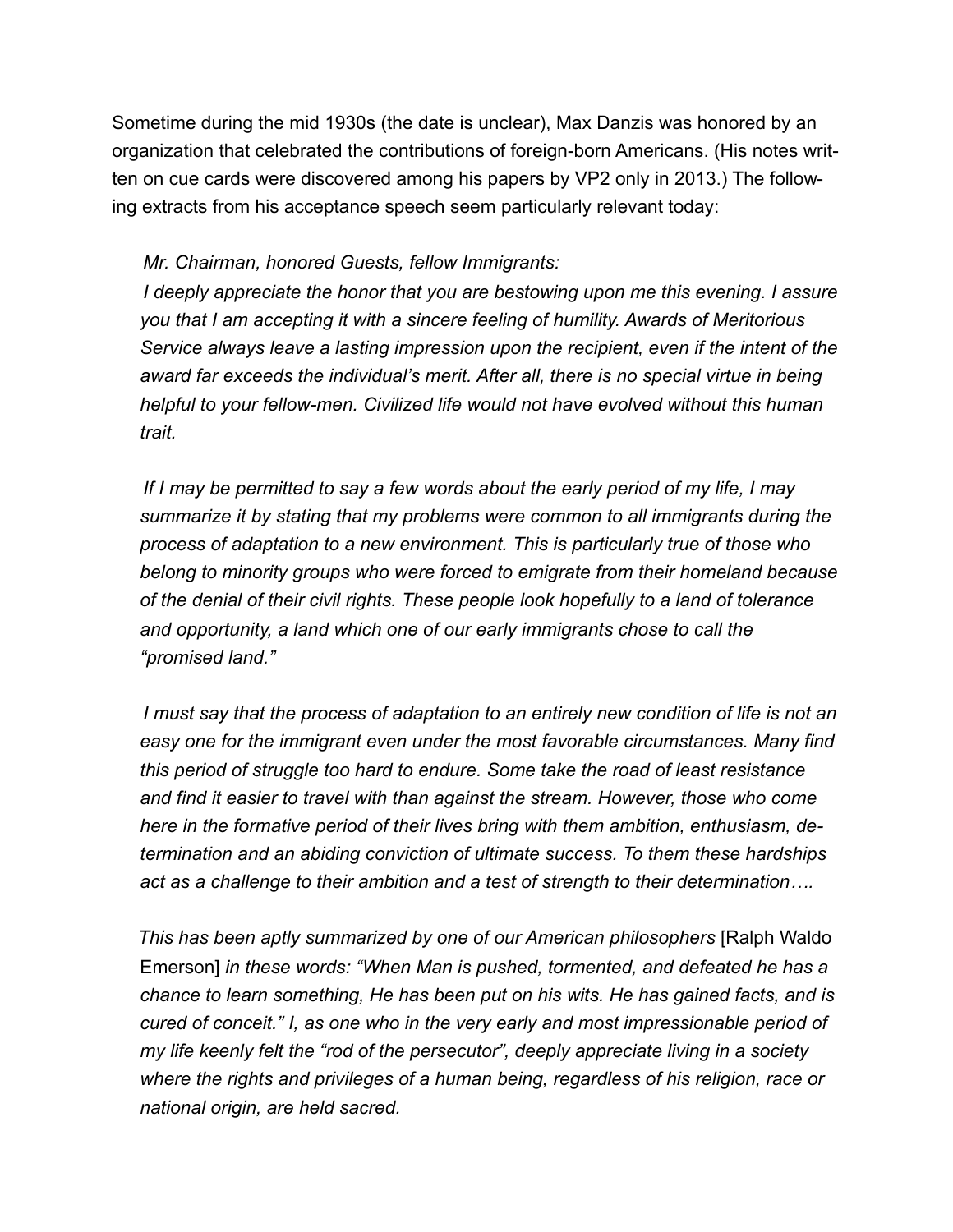*Whatever success I may have attained may be attributed to three main factors: 1. A Democratic country offering opportunities to all. 2. A state of society where a wide latitude is given to develop the trend of one's mental capacity or talent to the utmost of his ability. 3.The help and encouragement I received in molding my professional career from my wife who cheerfully shared and courageously bore with me all the hardships which we encountered in our early life. Her tireless interest in many social problems, such as adult education, health agencies and many others was really inspiring.*

 *Most people are under the impression that life must be very hard for a young ambitious immigrant who has to earn his living at manual labor during his student days. That is not altogether true. Admitting that there are many physical hardships and inconveniences, there are also compensations. My most pleasant hours of the day during the years working at a bench were the evenings when I could retire in complete seclusion, away from the humdrum and sometimes the coarseness of a factory life, and become engrossed in my studies. On the surface one would think that I endured terrific hardships but I must say that all through these years, in spite of many difficulties, I never felt that life was hard. I had a goal in view. I had youth, I had ambition and foresight. Therefore, I looked forward to every evening which would bring me a step forward towards my educational goal.*

 *I need not emphasize the responsibility of the immigrant to his adopted country. One of his main purposes and desires is to become a useful, dignified citizen and while the responsibility to the country of his adoption must be uppermost, nevertheless it is incumbent on him to be of help to those immigrants who come after him. May I also at this point make a plea for more liberal immigration laws which are needed now. Tens of thousands of displaced persons who [were] kept in concentration camps through no fault of their own, men in all walks of life, some of whom were members of professional groups, are seeking refuge in new countries to rebuild their shattered lives.*

 *With our immense territory and unlimited economic opportunities, it is safe to state that the admission of several hundred thousand immigrants would in no way interfere with or hinder the opportunities of our citizens. As sons and daughters of immigrant groups, may I leave this thought with you. These displaced people need our help very badly.*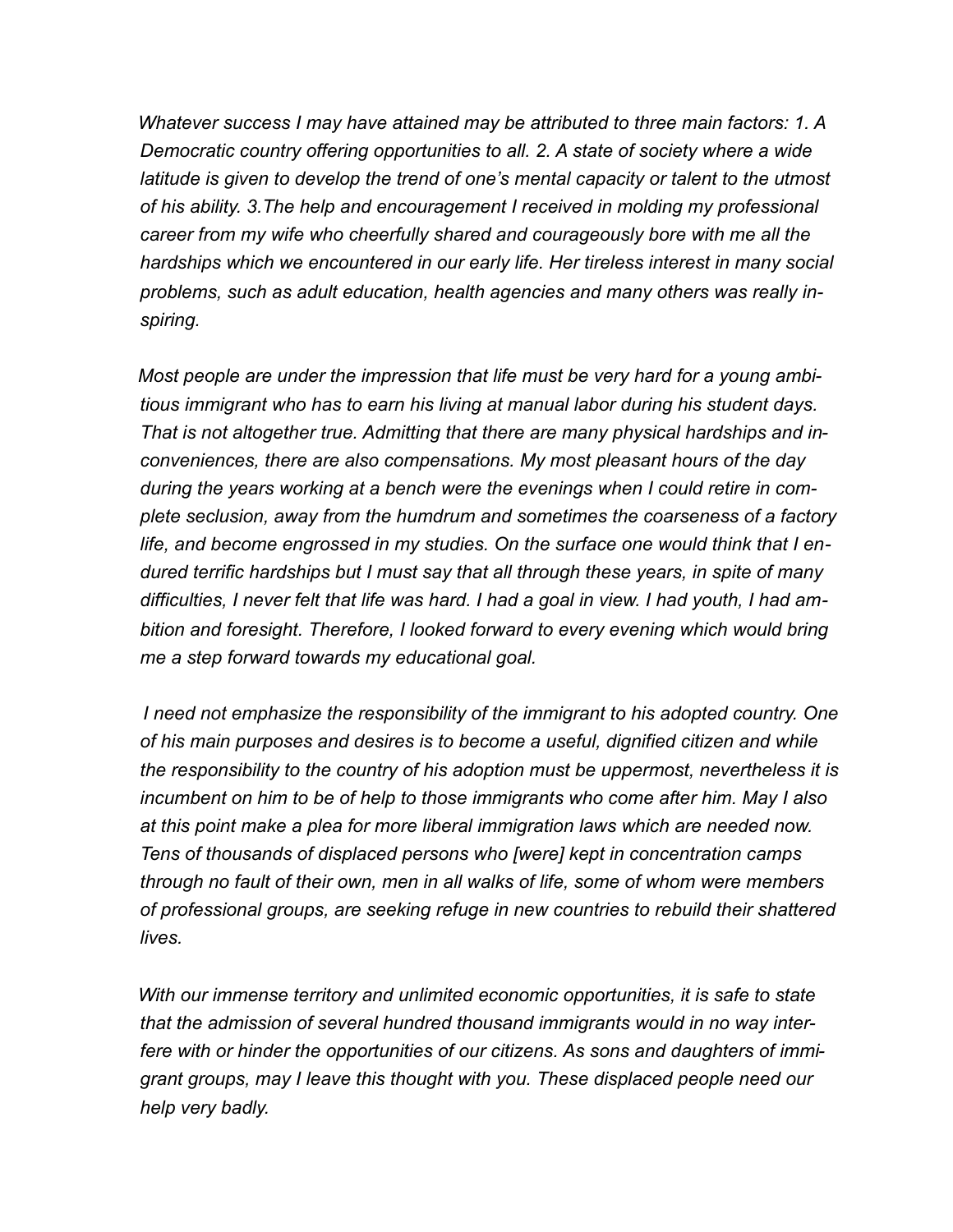In 1949 on the occasion of Max Danzis' 75th birthday and 50 years since he entered the medical profession, Eugene Parsonnet lauded his father-in-law and former medical partner for his "rich, noble, gentle and genuine human life." The event was kept deliberately small affair befitting the modesty of the honoree:

 *Despite the heights to which he rose in his professional activity, he never lost his association and contact with simple folk. He never knew sham or pretense or guile. He never lost the common touch because he always stayed with, and was concerned with the lot of the humble, common man. Their problems were his. Their worries were his. Their hopes and plans for a better future were etched in his spirit and furnished both a guide and a goal for his life's work.*

 *He never forgot - indeed he disdained - to cast from his mind or from his heart the reality of his early struggles, his early misfortunes. The hardships and handicaps of those early days became the basis and the cornerstone for his life's hope and ambition. Indeed, it developed into a crusade that the obstacles which had been his, and the difficulties which he was required to encounter and surmount should not prove to be a barrier to mar the life and work and ambition of eager and alert young men of another generation. ….Dr. Danzis' mind, heart and spirit were all insistent that new avenues must be opened, in the democratic scheme of things, to furnish a full measure of opportunity for all aspiring, alert and eager young people who were touched by the fire for achievement and manifested the willingness to work.*

 *It was with this basic concept…that he evolved and labored and toiled incessantly for the establishment of the Beth Israel Hospital which has now been for a generation a source of pride to our state and to the Jewish community. This hospital was Dr. Danzis' dream and the completion of the institution and its influence and importance were the result solely of his effort - a fact to which all of us here tonight can testify.*

 *Dr. Danzis' story is the great American story. It is a story that bears repeating and reemphasizing. For his success, in the highest spiritual sense of the term, reflects the finest and noblest aspect of the American way of life.*